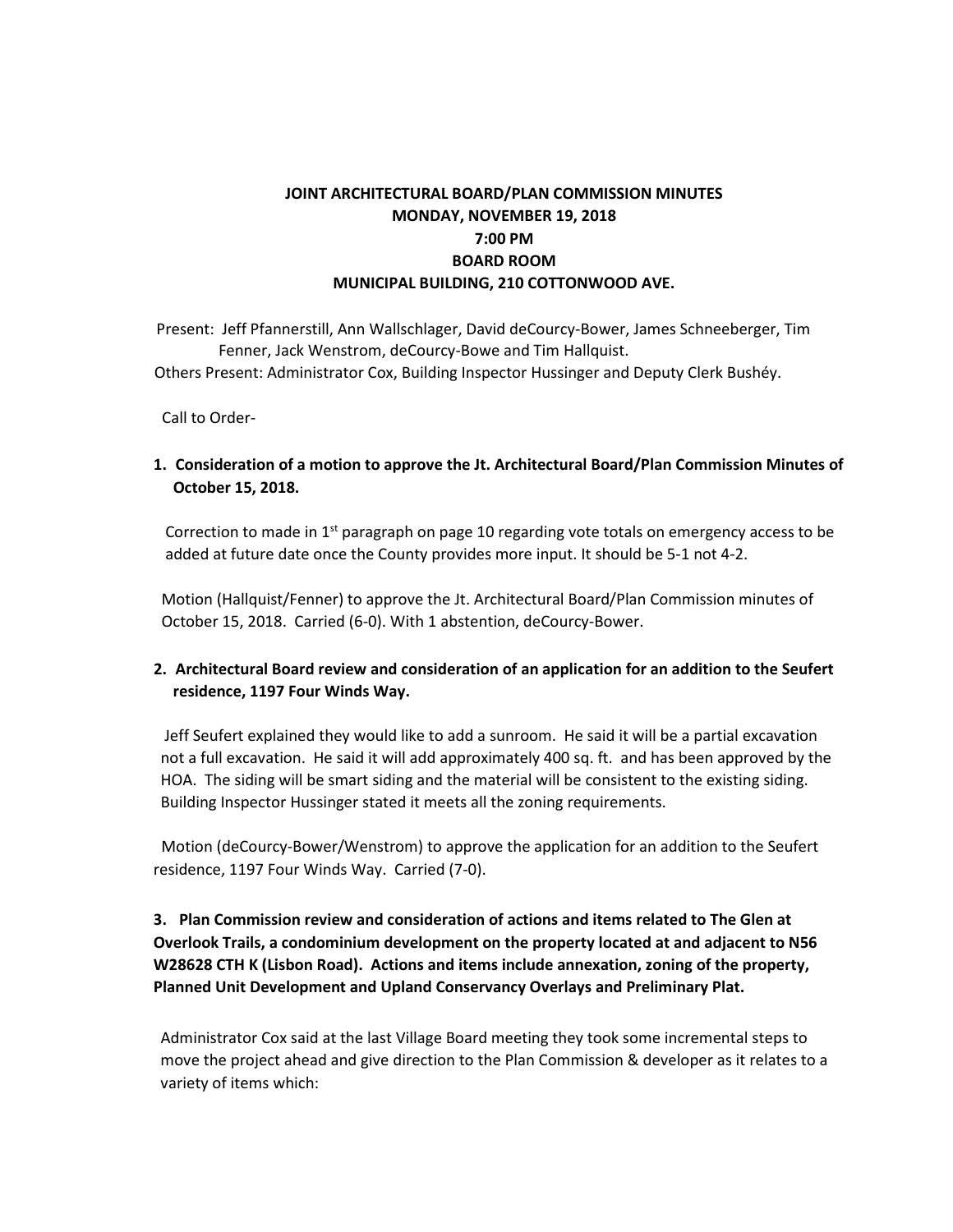Joint Architectural Board/Plan Commission Minutes Monday November 19, 2018 Page 2

- Concurred with the Plan Commission to eliminate vehicle & pedestrian to Southern Oak Drive.
- Took action to agree that the emergency access will be off of CTH K.
- Agreed with Plan Commission that will include public roads with connectivity to the NE.
- Village Board is willing to use Eminent Domain if good faith efforts fail between the developer and property owner to acquire underground utility access easement.
- Village Board gave  $1^{st}$  two readings of the ordinances to be adopted for annexation and zoning.

Administrator Cox told the Plan Commission they were given a draft copy of the Planned Unit Development agreement for their consideration along with a copy of a document titled Meeting Considerations 11-19-18. He said they will need to make recommendations on the bolded items in the Meeting considerations 11-19-18 document which include:

- **Make a final recommendation that the property as described in the annexation petition should be annexed from the Town of Merton subject to any comments received from the Department of Administration.**
- **Make a final recommendation that the property should be zoned as RS-1 Single Family Residential District with a PUD overlay on the entire site and Upland Conservancy Overlay (UCO) on the northwestern INRA portion as shown in the zoning exhibit.**
	- o Related to the PUD Overlay, **the Plan Commission should also make the following findings and conditions** related to the Project, based on the proposed plan as delineated in the PUD Agreement draft previously distributed.
	- o Further related to the PUD, **the Commission should determine that in order to protect the INRA and allow development at acceptable densities, the Commission recommends, as it relates to this development, that Village Code section 46-235 regarding lot area and width be waived and the area devoted to residential units shall be as defined on the Condominium Plat and that section 46-237 regarding yards be waived except that residential units may not be constructed closer than fifteen (15) feet from the Right of Way nor closer than twenty (20) feet from each other.**
- **Recommend approval of Site plan.**
- **Recommend approval of a proposed Condominium Plat conditioned on the updating of the preliminary Condominium Plat to match the approve site plan and expected Rights of Way**

He said he also included 2 paragraphs at the end of the document that talk about the future. He went on to say there are some steps that will occur on this development both beyond Village Board approval in November and December that relate to the final steps of this design which all hinge on the final engineering. He said traditionally they have at this level approved a preliminary plat and then ultimately a final plat would get approved. He said in between those 2 steps is the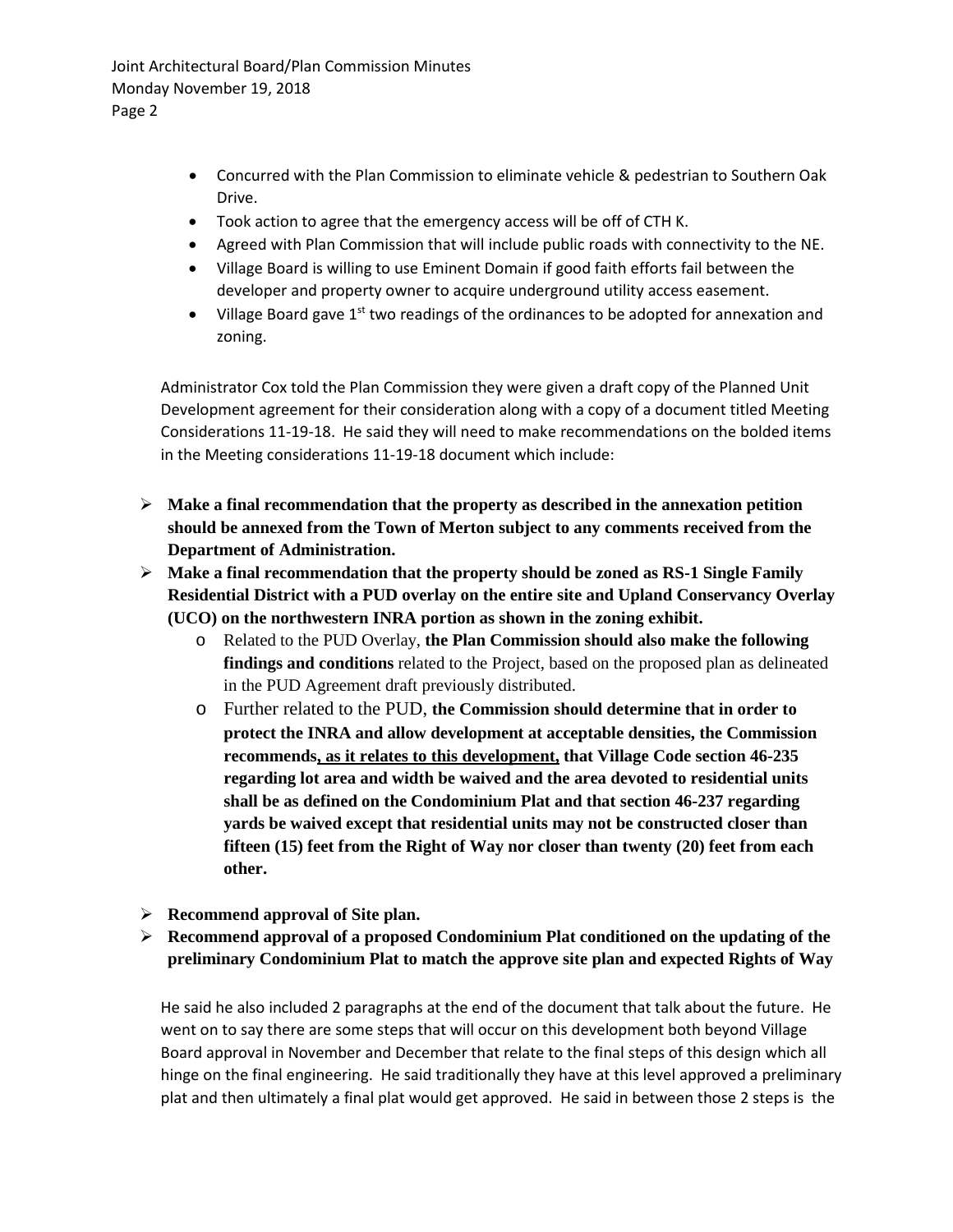engineering that gets completed and the possibility exists that something might get moved a little bit between the prelim review and the final review based on the engineering. He said in this situation we will have a substitution for a final plat, a csm that would accomplish taking what is now 2 lots and turn it into some number of lots that would include the dedication of rights of way, which can be done by CSM and can't be done by final plat and would carve out 3-5 individual parcels that would constitute them the condominium. He said that CSM would serve in place of a final plat in this case. Then there will be final condominium plat that will get approved at that same time which then brings us to the last step, and the Village Board could at that point approve the Planned Unit Development because all of the pieces would be in place including the engineering. He said he wanted the Plan Commission to get a sense of what would be tonight and would be in the future. You will see this come back once engineering is done for final approval.

Pfannerstill read the first two items in bold and said they should take care of those first as they have already gone over and voted on them previously:

- **Make a final recommendation that the property as described in the annexation petition should be annexed from the Town of Merton subject to any comments received from the Department of Administration.**
- **Make a final recommendation that the property should be zoned as RS-1 Single Family Residential District with a PUD overlay on the entire site and Upland Conservancy Overlay (UCO) on the northwestern INRA portion as shown in the zoning exhibit.**

Administrator Cox asked for clarification on the INRA boundary and said they should make a final determination on the boundary line and suggested that the developers put the Upland Conservancy Overlay in its own lot. There was brief discussion on the common element. deCourcy-Bower said the bottom line is that it seems like the majority of the INRA is being preserved. Pfannerstill asked if there were any more discussion on the annexation and zoning and there were none.

Motion (Wenstrom/Fenner) recommend approval on both items of annexation and RS-1 zoning as read originally. Carried (7-0).

Pfannerstill read the next item to be addressed:

o Further related to the PUD, **the Commission should determine that in order to protect the INRA and allow development at acceptable densities, the Commission recommends, as it relates to this development, that Village Code section 46-235 regarding lot area and width be waived and the area devoted to residential units shall be as defined on the Condominium Plat and that section 46-237 regarding yards be waived except that residential units may**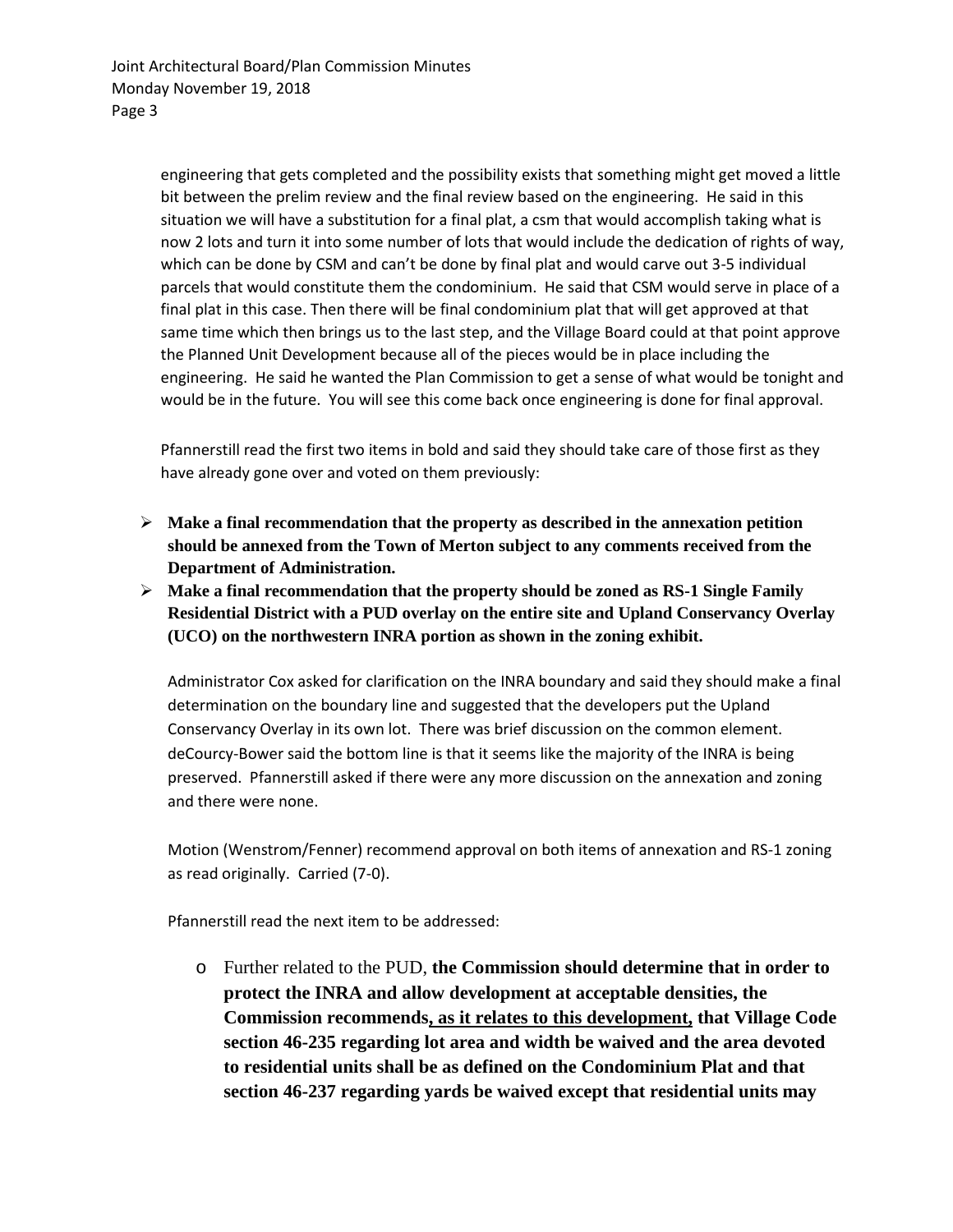# **not be constructed closer than fifteen (15) feet from the Right of Way nor closer than twenty (20) feet from each other.**

Motion (Pfannerstill/Hallquist) as read to move forward with the determination to change to Village Code section 46-235 regarding the lot area and the widths that would be waived, so that it is possible for the lots to exist, with the standard right of ways being as wide as they are and the 20 ft. distance from each other.

deCourcy-Bower asked if they are changing the zoning code, to allow the PUD lot size. Pfannerstill said they are making it RS-1 Zoning but they are waiving the standard setbacks because the right of way is going to be 60 ft. wide. Carried (7-0).

Pfannerstill said the next 2 items to be addressed are to recommend approval of Site Plan and recommend approval of a proposed Condominium Plat conditioned on updating of the preliminary Plat to match the approve site plan and expected rights of way.

Hussinger asked Administrator Cox why the Site Plan has a common element boundary, and why would the Village care about that if this is a condo plat. And he also asked if he is looking for strict enforcement from him, which could be problematic. Administrator Cox said no, the Site Plan is the basic plan for the site and it outlines the understanding between the parties. He said the final condo plat that will show all those details, and this particular one just happens to show the common element boundary.

Wallschlager asked about the walking paths. Cox said the one by the street is a newer addition to the plan reacts to the Villages goal to have a continuous pathway. The topic of paved paths was brought up and Administrator Cox said the Plan Commission should talk about that and come to an agreement. He said in Windrush for example every path is paved but the environmental areas are not paved. Fenner asked what is used for paths in the environmental areas, and Administrator Cox said either chipping or nothing.

The subject of who will take care of snow removal for the paths was brought up and discussed. The developers said they are happy to comply with whatever the policy is, they just would like it to be a consistent one. However they felt the area that is utilized by the public should be maintained by the Village. Matt Neumann said if they have to maintain both paved paths that they were thinking of putting in, he said he would rather remove the path at the most southern most part and just keep the path that is closer to the homes. He said it makes more sense to keep the integrated trail rather than the Hwy K one.

It was also brought up that there is no need for a sidewalk at the entrance. Schneeberger asked how wide the paths would be and Mr. Neumann said they typically do 6 ft.

Pfannerstill asked the Plan Commission if would throw things off with the last 2 items if they gave the engineer time to give input. Administrator Cox said it is a general site plan knowing that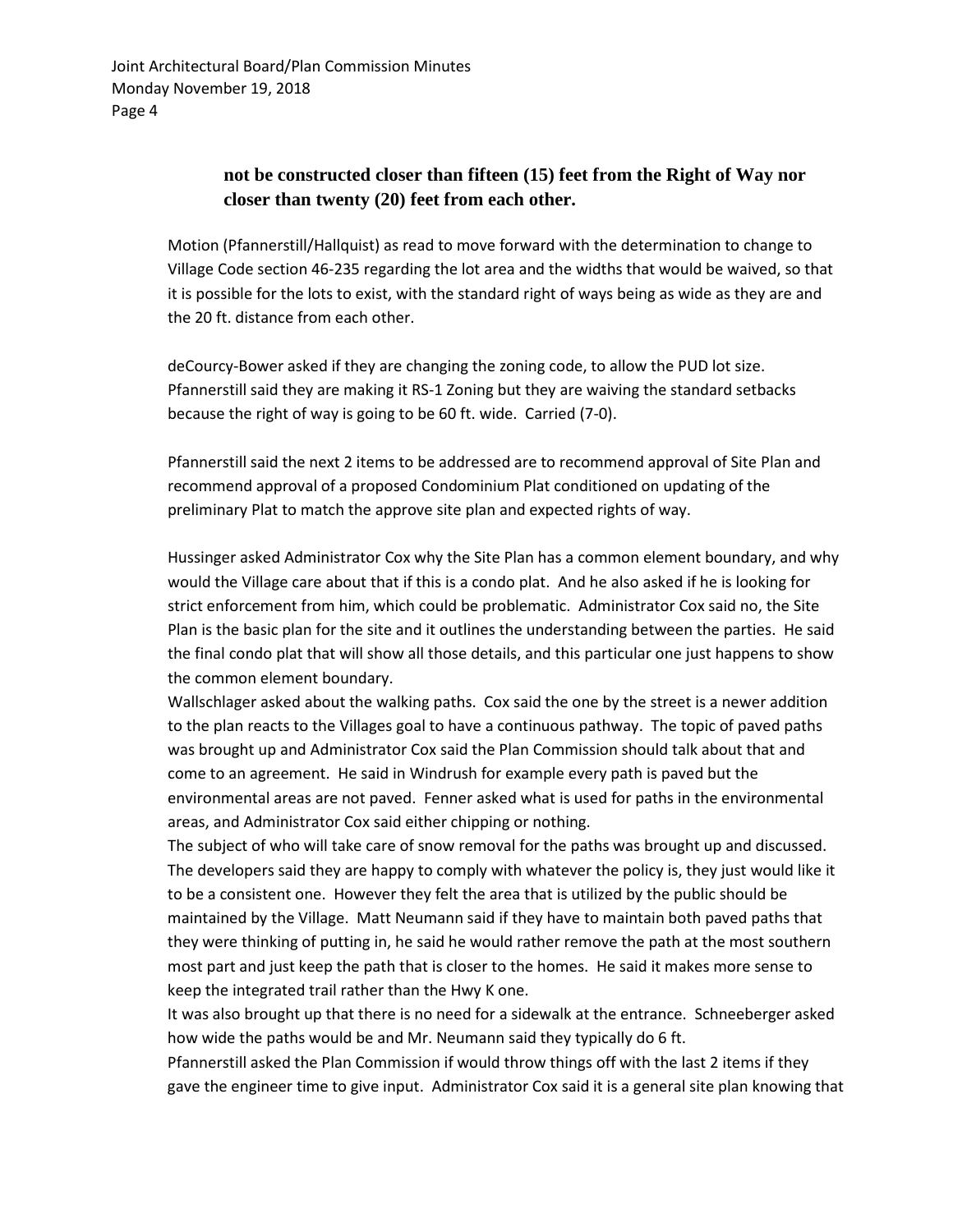will be an exhibit attached to the PUD that has detailed engineering. Fenner said the approval could be done with subject to the conditions that the walkways be redone to satisfy engineering concerns.

Mr. Neumann said getting a conditional approval is meaningful to them whereas tabling it a month would have an impact on them and hurt the timeline.

Motion (Fenner/deCourcy-Bower) to approve the Site Plan as submitted conditioned on elimination of dual paths on southern portion and location of 1 path site and conditions to be determined subject to engineering input. Carried (7-0).

deCourcy-Bower asked how they as an entity handle the stub road off to the Northeast. His said his point is that he doesn't want another road that doesn't connect to a subdivision. He said he disagrees that the road doesn't go through (Southern Oak) but would like something saying the stub road in the Northeast corner would go thru. Pfannerstill said a sign, saying the road will go through at some point would let people know it will go through. Neumann said a practical suggestion after his talk with the county is to not put a stub there but Wallschlager said it should be kept there. There was discussion on what to do with the stub road, it was brought up not to have the 2 driveways there and Hussinger said they like to have the hammer head there for the trucks to plow it. Neumann said they can work with engineering to move the 2 driveways.

Next item addressed was to recommend approval of a proposed Condominium Plat conditioned on the updating of the preliminary Condominium Plat to match the approve site plan and expected Rights of Way.

Motion (Fenner/Schneeberger) to recommend approval as conditioned on the updating on the preliminary Condominium Plat and adding the condition that on the CSM they divide the site and they dedicate the right of way. Carried (7-0).

Mr. Neumann said he had a few things he wanted to talk about that weren't bolded items. He said under H, he would like the second word stricken, and Administrator Cox said that is in the Village Code and they explained what it meant in that sentence. The other one that was briefly talked about was the overlay. He said they have storm water facilities in the INRA because that is a low point on the site and they are trying to make sure they control the water so it doesn't go to the west. They want to make sure those storm water facilities are going to be built and since they are going to have to remove some trees, he wanted to make sure it doesn't come back and say they can't be built. Pfannerstill said it is imperative that they are built.

Motion (Fenner/Wenstrom) recommend approval as presented items A-R. Carried (7-0).

8:25 a 3 minute recess was taken.